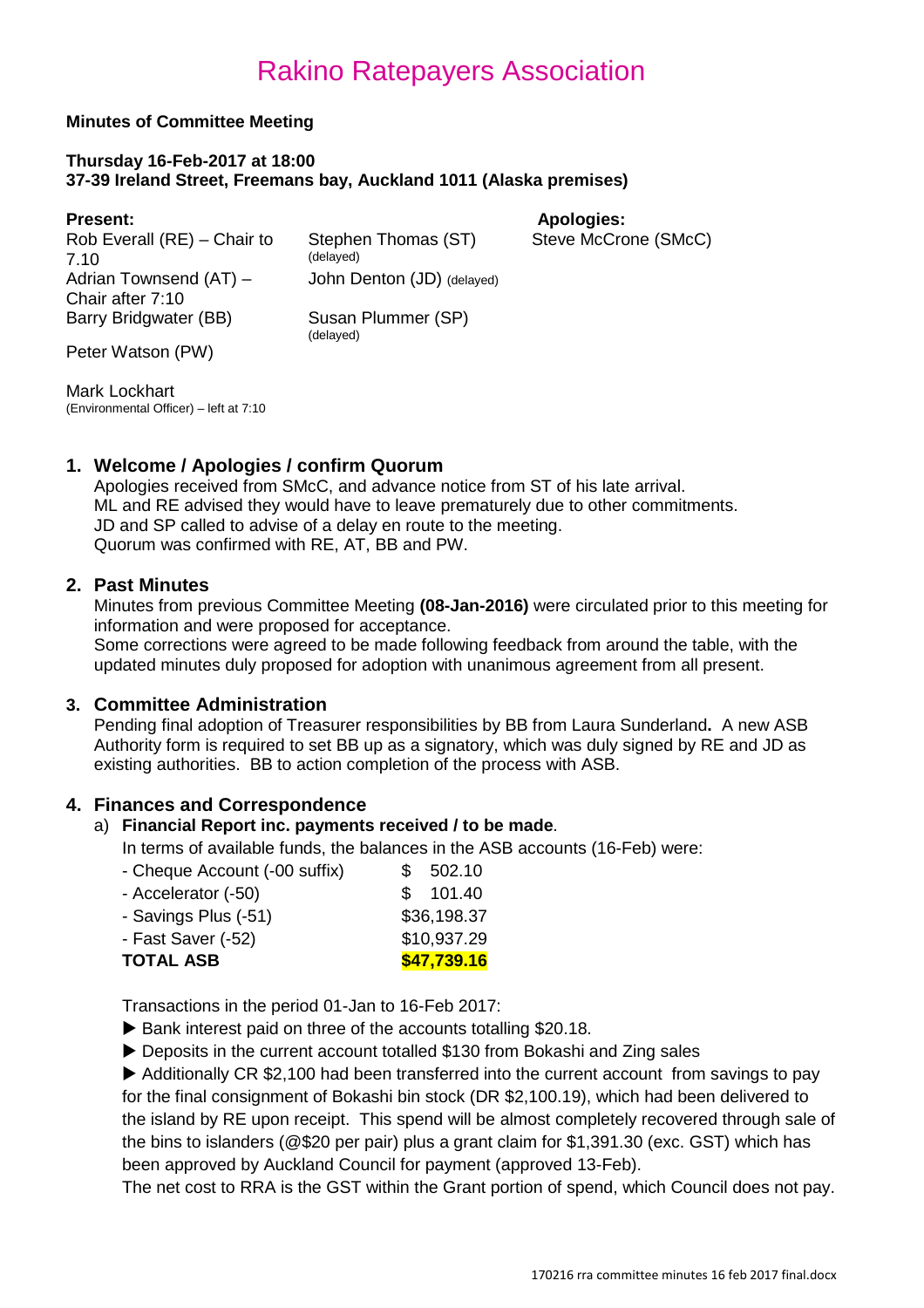Approx. \$4k of the original grant remains and an extension on our drawing down on it has been agreed to Easter 2017 (previously March). **To be discussed further.**

There were no new payments to be authorised.

AT asked about the Trust Fund held separately. RE advised that he held no information on the value, location nor composition of the Trust Fund, but would seek a report from the Trustees by approaching Jude MacLachlan, who was a new Trustee.

**ACTION: RE to request a summary statement on the Trust Fund value and how/where it is held and comprised.**

b) **2016-7 Membership** – RE reported that no new membership subscriptions had been paid (71 paid up members for the subscription year).

#### **c) Correspondence IN / OUT**

The only correspondence related to matter which had been tabled for discussion under the 'Environmental' heading, but as it turned out ML had to depart the meeting before it got to this juncture, so this will be carried forward to the March meeting.

Stacey Thomas has confirmed that a second Community Fair will be held on the island in the Community Hall over the Easter weekend. She had suggested that RRA might like to take a stand in order to focus on new membership and the promotion of the Bokashi bins.

#### **5. Community Hall**

PW met with Ian Maxwell from Auckland Council and reported on the overall situation to the Committee.

There was very extensive and lengthy discussion covering a broad range of options, which for the sake of brevity are not recorded in this document but which have been documented and are being actively explored and examined by the Committee. No decisions were made.

It was agreed focus effort as summarised below, the objective being to gather more information and to better-inform future consultation with the main stakeholders, including the Rakino community and the Council, before arriving at the resolution of a decision and action plan.

• **Objective Investigation and Input** - PW to continue to liaise with Council to validate their 'appetite and capacity' for any given solution and 'expert' consultants to provide further information on background, the range of potential solutions available, timescales and indicative costs.

PW to report back his findings. Committee members are available to assist as requested.

- **Resolving a way forward** through a sub-committee, to gather all the facts and present options to the Rakino community, the objective being to secure a majority mandate to proceed with a preferred solution. To be determined at next Committee meeting.
- **Making a case -** RRA will make use of the information gathered to make a presentation back to the Council on the preferred way forward, informed by our own researches and 'expert' input. This will drive out a solution to be implemented.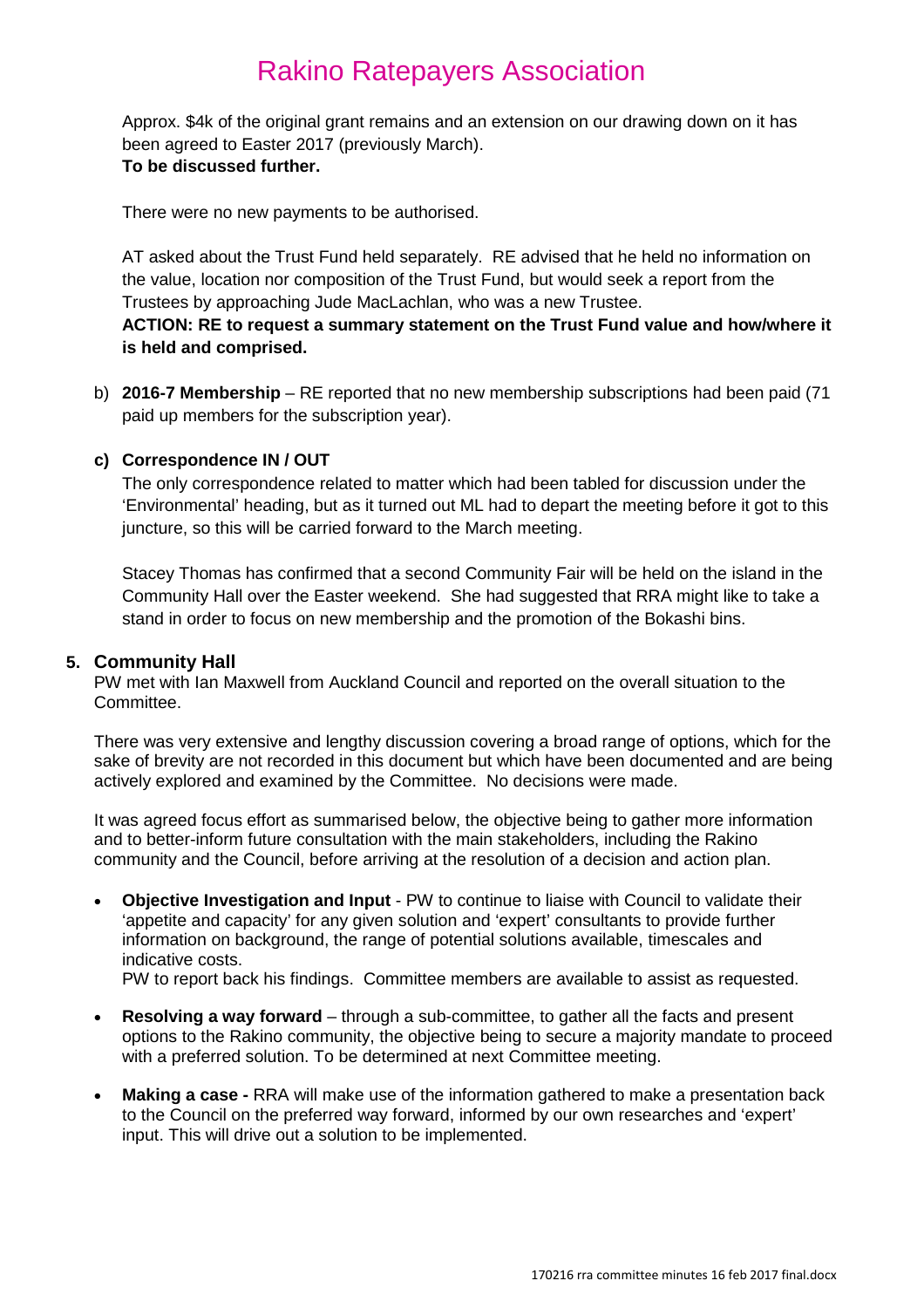## **6. Review of Action Summary and Work in Progress**

Attendees to review the action list ahead of the next meeting.

ML had already kindly agreed to attend the next scheduled meeting before his departure earlier in the meeting. At that point, it had been agreed that RRA endorsed his strategic recommendation that Rhamnus control efforts should target the female (berry bearing) plants as a priority.

#### **7. New Business**

- SP has found a company who will empty septic tanks on the island. Contact details will be put on Facebook / in the newsletter / on the RRA website.
- PhD Wasps study everyone was in favour in this being supported.
- Market Day was a success.
- Rubbish Collection point was raised as unsightly and rubbish was blowing over the Home Bay area. Options include screening off and beautifying. A reminder will be placed in Newsletter that islanders should not dump rubbish but await the scheduled inorganic collection (Easter).
- Abandoned Cars was raised, especially around the Home Bay / Sandy Bay junction. A reminder should be placed in Newsletter that islanders should respect the environment and park their vehicles appropriately on private ground.
- ST tabled the "Do's & Don'ts" of the RRA that he had compiled, with emphasis that RRA were not there to replace the Council and other civic/regulatory authorities in their duties e.g. regulating vehicle compliance, noise control, intervention in neighbour disputes, etc.

## **5. Next Meeting Dates**

**Thursday 16-Mar-2017** – Alaska premises, Ireland Street, Freemans Bay. **Thursday 20-Apr-2017** – Alaska premises, Ireland Street, Freemans Bay.

Meetings default to the third Thursday each month, unless by prior change, starting promptly at 6:00 pm – please diarise.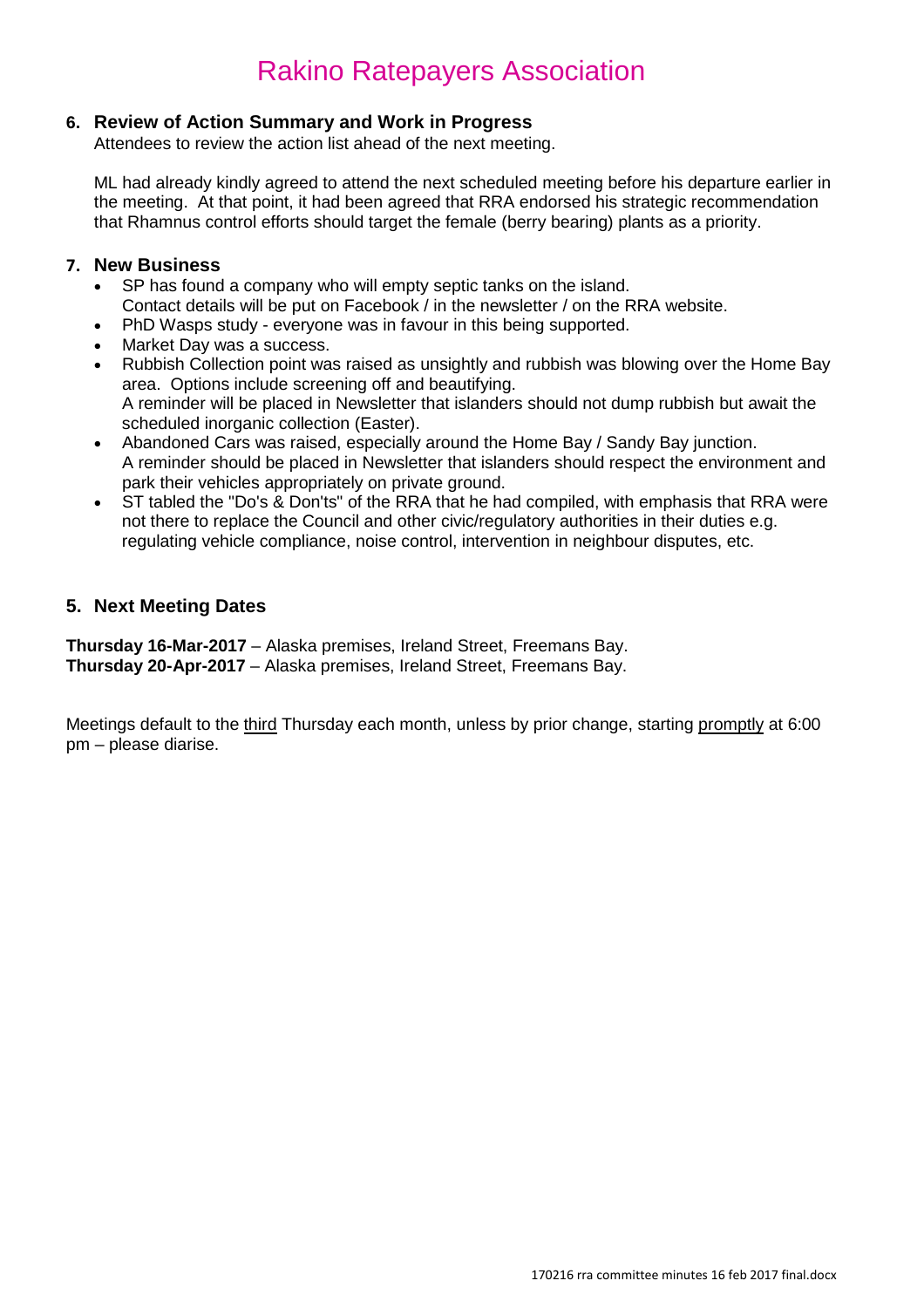# **Work in progress**

| Progress Fishing Competition event with assistance from volunteers.                                                                                                                                                                                                                            | $(SP) + ?$                                     |
|------------------------------------------------------------------------------------------------------------------------------------------------------------------------------------------------------------------------------------------------------------------------------------------------|------------------------------------------------|
| Seek quotes for drone aerial photography.                                                                                                                                                                                                                                                      | AT                                             |
| Welcome Pack for newcomers - Additional input on fire and safety awareness to be<br>incorporated by AT.<br>Completion of material, finalisation of format, deployment and availability of<br>proposed booklet to be determined - agreed that it should be available to the whole<br>community. | <b>Committee</b>                               |
| Development of strategic plan (inc. items raised in the AGM) and key strategic<br>threads (e.g. Environmental; weed eradication; etc.) and major focal areas from<br>Survey.<br>Mark Lockhart to be invited to the March Committee meeting (DONE)                                              | <b>Committee</b><br><b>RE</b>                  |
|                                                                                                                                                                                                                                                                                                |                                                |
| Investigate potential for minutes of future Committee Meetings to be taken by a<br>non-Committee member.<br>Agreed to see how things go under current arrangements with RE acting Secretary.                                                                                                   | <b>Committee</b><br><b>RE</b>                  |
| Review of Rakino Budget data sourced by PW from AKL Council - pending further<br>discussion on Hall in the broader context                                                                                                                                                                     | <b>Committee</b>                               |
| Determine initiatives to increase membership - to be brainstormed (50/100, etc.)                                                                                                                                                                                                               | <b>Committee</b>                               |
| Investigate grant options for seating at viewpoints (carried forward) plus<br>replacement of Sandy Bay seating (raised at AGM) - carried forward to 2017 with<br>project ownership to be allocated.                                                                                            | <b>Committee</b>                               |
| STANDING ITEM: generate copy for potential inclusion in the Rakino News.                                                                                                                                                                                                                       | <b>Committee</b>                               |
| Consider future island social events 2017 - see Minutes for Easter 2017 proposals                                                                                                                                                                                                              | <b>Committee</b>                               |
| Market Day Easter 2017 - consider stand for RRA and representation to focus on<br>membership, member details update and sale of Bokashi bins                                                                                                                                                   | <b>Committee</b>                               |
| Resolve Rakino community participation in Gulf Islands Trust Forum<br><b>CARRIED FORWARD</b>                                                                                                                                                                                                   | Committee ><br><b>Sub-Committee</b>            |
| Consider 50 <sup>th</sup> Anniversary celebration of RRA - sub-committee to be formed, to<br>consider an event on Labour Day weekend 2017. CARRIED FORWARD                                                                                                                                     | Committee ><br><b>Sub-Committee</b>            |
| Progress discussions regarding Community Hall options.<br>Reports pending on options 1 and 2, then formation of a sub-committee to pursue<br>the agreed plan in consultation with the community.                                                                                               | Committee ><br><b>Sub-Committee</b><br>PW & JD |
| Fire Fighter List - Hank Postmaa to set up text alert list from list of trained firefighter<br>islanders. Carried forward to check on status.                                                                                                                                                  | <b>HP</b>                                      |
| Fire Training - Winter 2017 - Hank and Bev to liaise with Rory and advise of any<br>support they need from RRA.                                                                                                                                                                                | HP & BP                                        |
| Seek quote from Peter Fahey for Easter aerial photography.                                                                                                                                                                                                                                     | JD                                             |
| Action recommendations of the Financial Reviewer for 2015-6 accounts.<br>Effective from January 2017 - carried forward.                                                                                                                                                                        | JD / BB                                        |
| Complete handover of the Treasurer role from LS to BB, inc. set up of on-line Bank<br>account access and removal of LS as an authorised User (now inactive).                                                                                                                                   | JD/BB/RE                                       |